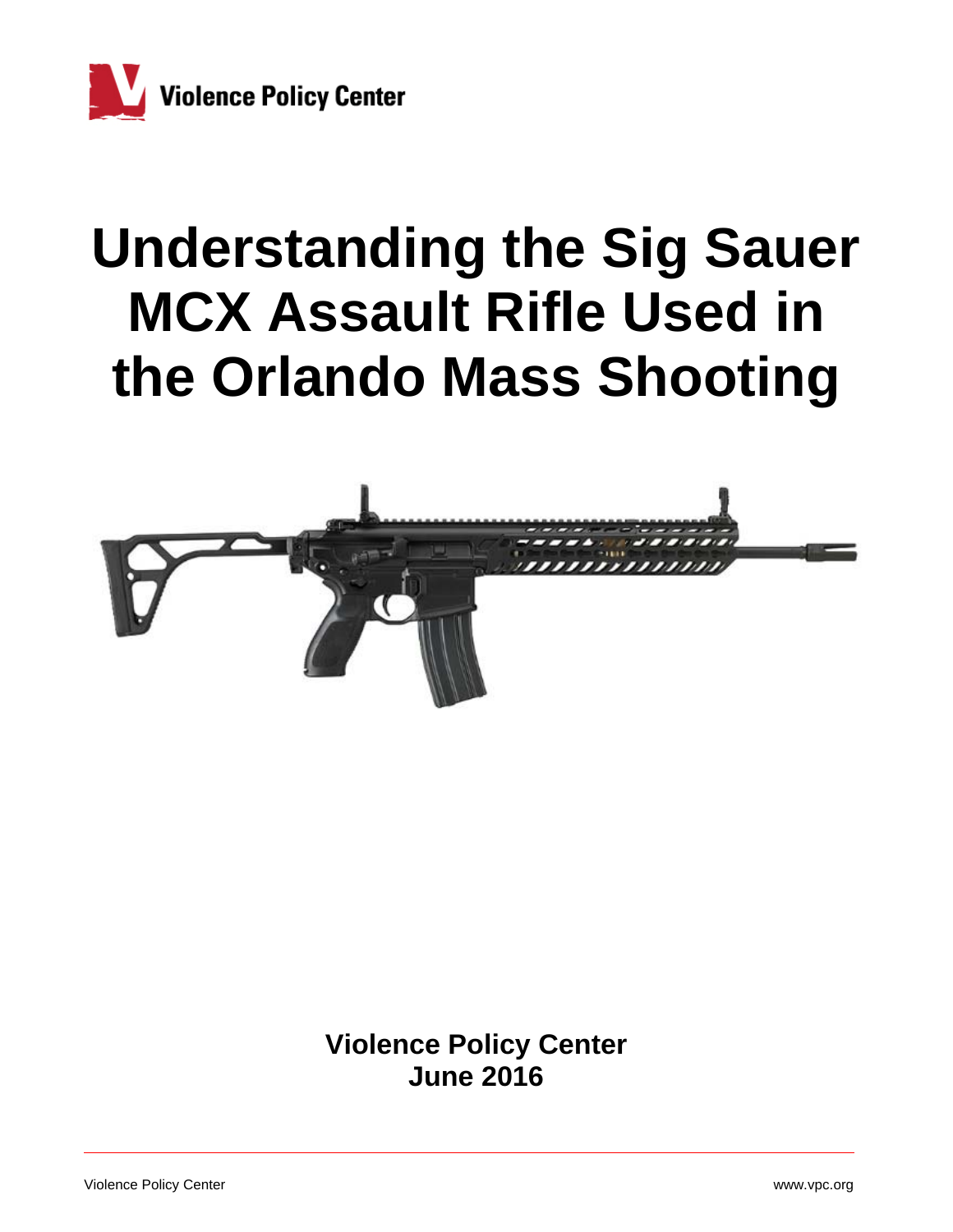#### **The Sig Sauer MCX Assault Rifle**

Early in the morning of June 12, 2016, Omar Mateen, age 29, opened fire with a Sig Sauer MCX assault rifle at Pulse, a gay dance club in Orlando, Florida. Mateen killed 49 people and wounded 53 others. In addition to the Sig Sauer assault rifle, Mateen was also carrying a Glock semiautomatic pistol. The two weapons had been legally purchased earlier in the month from the St. Lucie Shooting Center in Port St. Lucie, Florida. Mateen was killed in a shootout when law enforcement stormed the building around 5:00 AM that morning. The massacre is the worst mass shooting in U.S. history.<sup>12</sup>

The MCX is a classic assault rifle and incorporates many of the characteristics that make this category of firearm so lethal and distinguish it from sporting rifles. The MCX uses detachable ammunition magazines and comes equipped with a 30-round magazine like those used in the Orlando mass shooting. The MCX is also designed with: a pistol grip; a folding, collapsible, or telescoping stock; and, a handguard. These characteristics enhance the gun's lethality by making it easier to shoot, reload, and maneuver in closed spaces such as a dark nightclub.

This backgrounder offers a brief overview of the Sig Sauer MCX assault rifle, key points about assault weapons, and a discussion about what makes assault weapons different from standard hunting and sporting firearms.

# **The Introduction of the MCX Assault Rifle**

Sig Sauer, based in Newington, New Hampshire, produces a variety of assault rifles for civilian sale in the United States. According to a November 2015 *Gun Digest* article:

Formally introduced ahead of the 2015 SHOT Show in Las Vegas [the SHOT (Shooting, Hunting, Outdoor Trade) Show is the annual trade show for the firearms industry and is closed to the general public], the MCX was built to be a compact and lightweight, closequarters battle (CQB) suppressed rifle optimized for the .300 AAC Blackout cartridge. Additional requirements for the platform included a modular design with a quick-change barrel system for easy interchangeability of calibers and barrel lengths, traditional ARstyle controls for ease of use, the ability to utilize a folding stock, and a gas system that provided unparalleled reliability. In early 2015, SIG commercially released the MCX and made it available in three variations—a semi-auto rifle, a short-barreled rifle (SBR) and a pistol configuration.<sup>3</sup>

The semiautomatic Carbine and pistol version of the gun are available for general civilian sale with a retail price for the rifle of  $$1,866<sup>4</sup>$ 

As is common with most assault weapon manufacturers, catalog copy for the MCX features military imagery and language. In its 2015 catalog, Sig Sauer boasts of the company's "battletested experience" and urges readers to "Experience the Evolution," stating: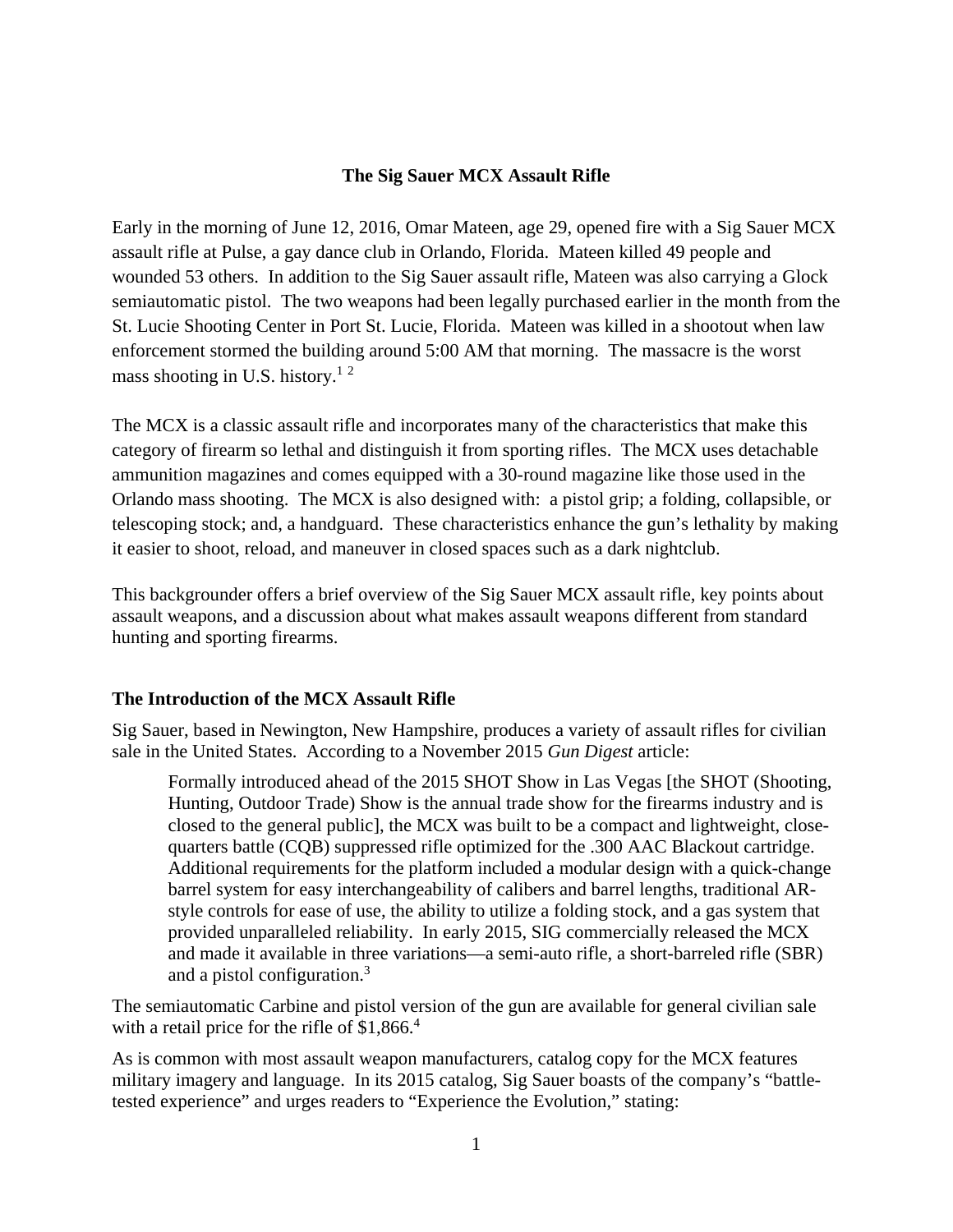Designed and built in New Hampshire. Ready to perform anywhere. SIG SAUER combines industry-leading innovation with battle-tested experience to engineer the world's toughest, most devastatingly accurate pistols and rifles. And now, we also deliver the most dependable, most precise silencers, optics, and ammunition—all in our mission to provide elite shooters with the complete weapon systems they need to prevail under any circumstance.



Soon after, in an acknowledgment of the rifle's military pedigree, the National Rifle Association's *American Rifleman* magazine stated:

The modular SIG Sauer MCX line was designed in the U.S. after the Department of Defense asked for a compact, quiet rifle able to engage targets out to 300 meters.<sup>5</sup>

Sig Sauer is a corporate financial donor to the National Rifle Association and the sponsor of the NRA online series *Defending Our America*, described as:

a raw look into what it takes to truly protect the American people—giving a voice to those who defend our borders, our cities and our values. The media may not tell the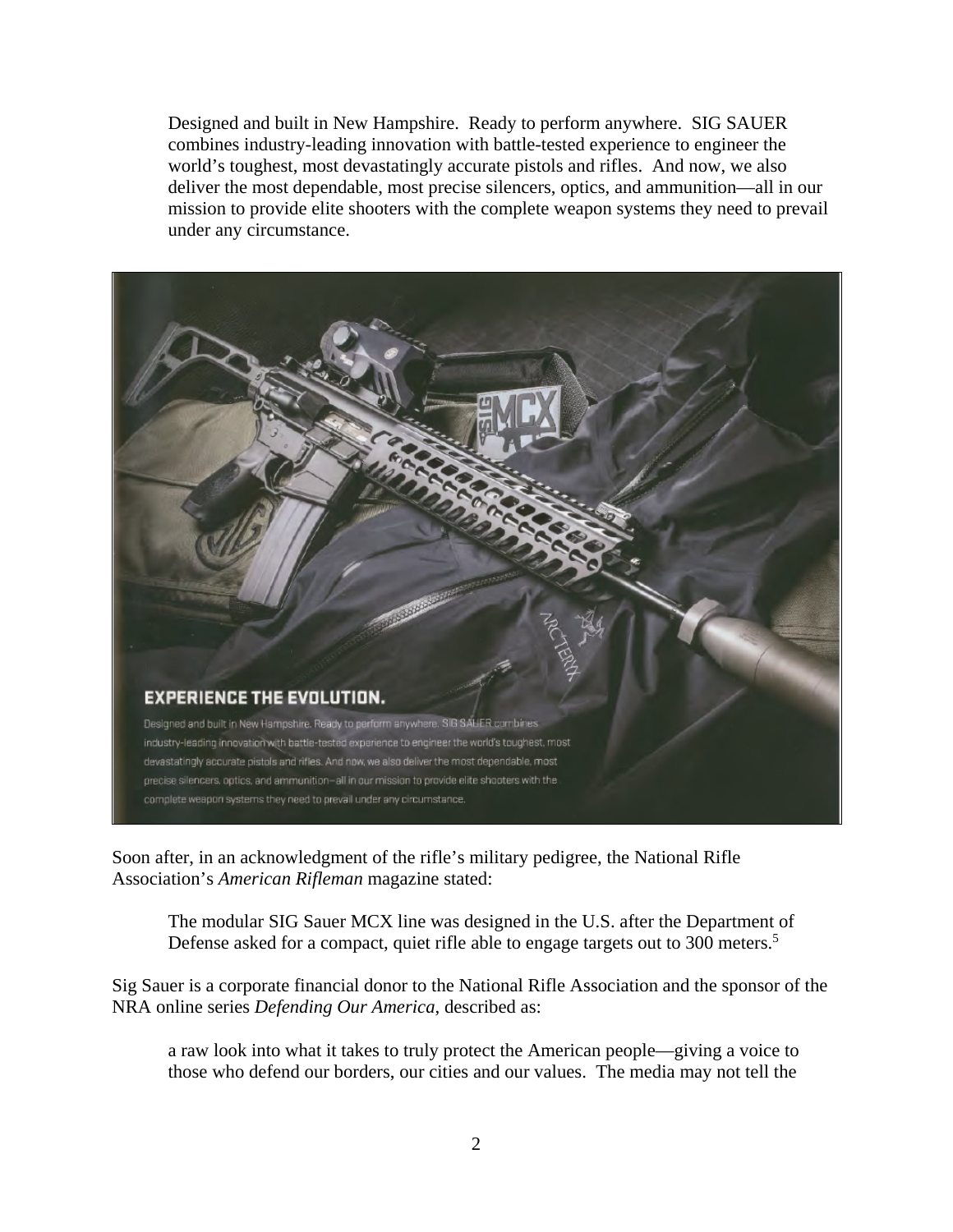whole truth, but these patriots will. No scripts. No prompts. No retakes…just a raw dose of the reality in which we live.

Our tribute to all active-duty military, law enforcement and first responders: a specially discounted NRA membership with exclusive perks—like up to 45% off great gear from  $20+$  brands.<sup>6</sup>

In its 2016 catalog, the company promised that the assault rifle was:

Not just another AR, but an entirely new rifle platform and complete weapons system fully configurable for any scenario or environment.



No information is available on the number of MCX rifles that have been produced or sold in the United States since their introduction in 2015. The limited production data that is available from the federal Bureau of Alcohol, Tobacco, Firearms and Explosives (ATF) is held for two years by the agency and even when released, offers no information on any given company's product line beyond weapon type: rifle, shotgun, revolver, or pistol (broken out by caliber range). In 2014, Sig Sauer reported 43,141 rifles manufactured in the United States, including assault weapon models.

According to its 2016 catalog, Sig Sauer also offers "Armed Professional Purchase Programs" for "those who put their lives on the line for the safety and the freedom of others." The program offers "special discounts on SIG SAUER firearms and accessories." Among "those who qualify" are: active or retired law enforcement officers with official agency credentials; first responders;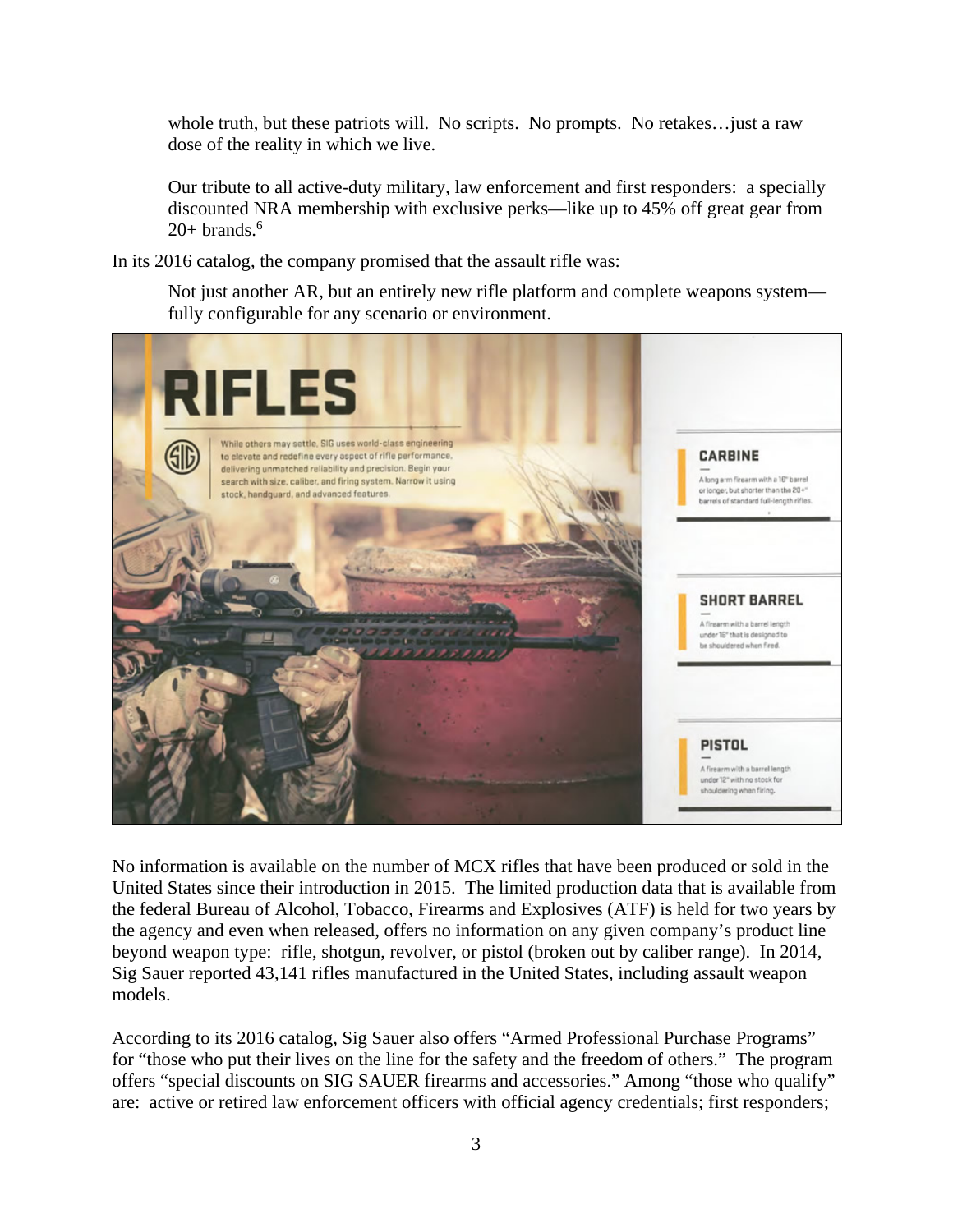active duty or retired military (any rank) with valid military ID; active or retired reservists and National Guard (any rank) with military ID; corrections officers, including parole and probation officers; state licensed armed security officers and licensed security companies; court justices, district attorneys, and deputy district attorneys; other state, county, and city officials with official agency credentials or official documentation whose job duties necessitate carrying a firearm; and, credentialed nuclear security officers.

The Orlando shooter is reported to have had a security officer license in Florida.<sup>7</sup>

The MCX is marketed as a next-generation AR-15 assault rifle. The MCX utilizes a gas piston operating system rather than the AR's direct impingement system. This design change lets the shooter use a silencer with no reduction in performance according to a *Tactical Life* reviewer who asks, "Could this be what a piston-driven AR was always meant to be?"<sup>8</sup> In a 2015 press release announcing the rifle's introduction, Sig Sauer notes:

The lower receiver offers familiar AR-style controls, with ambidextrous selector and mag release as standard. The SIG MCX upper is compatible with mil-spec AR-15 lowers and, with the use of a SIG MCX Stock Kit, allows consumers to fully upgrade their legacy system.<sup>9</sup>

The *Tactical Life* review also describes how the MCX differs from, and is similar to, AR-type rifles:

The MCX has the familiar AR upper and lower receiver layout that we know, but some caveats have been added here. The upper receiver is hardened in select areas, and Sig has developed replaceable parts for those areas that wear the most. One such part is the metal cam-path insert on the side of the upper receiver. Other replaceable parts include a feed ramp insert and the ambidextrous charging handle latch. These items are all steel inserts or pins. The forward assist has an aluminum housing that can be replaced if it wears out. These features reveal that the MCX was meant for long-term use in harsh conditions. In essence, you won't have to scrap the upper receiver after hard use, only replace some parts. The lower receiver's controls require no retraining, as they are the same as an AR's, while the magazine release, bolt release and safety selector are all ambidextrous. Aftermarket drop-in triggers will be right at home, too.<sup>10</sup>

This view is echoed in a review of the rifle on the *Ammoland* website:

When gun guys get to talking and ask "AK or AR?," short of an actual fist fight there are two clearly divided camps with a smattering of shooters who proclaim to "*Get Both*." It may not have the post-World War 2 look of a COMBLOC rifle, but the improved functionality of a true piston system without a buffer tube is there coupled with the superior ergonomics, modularity and accuracy of a next-gen AR style rifle.<sup>11</sup>

In short, the introduction of the rifle builds on the demand for AR-type rifles, claiming innovations and improvements to aid the weapon's lethal function.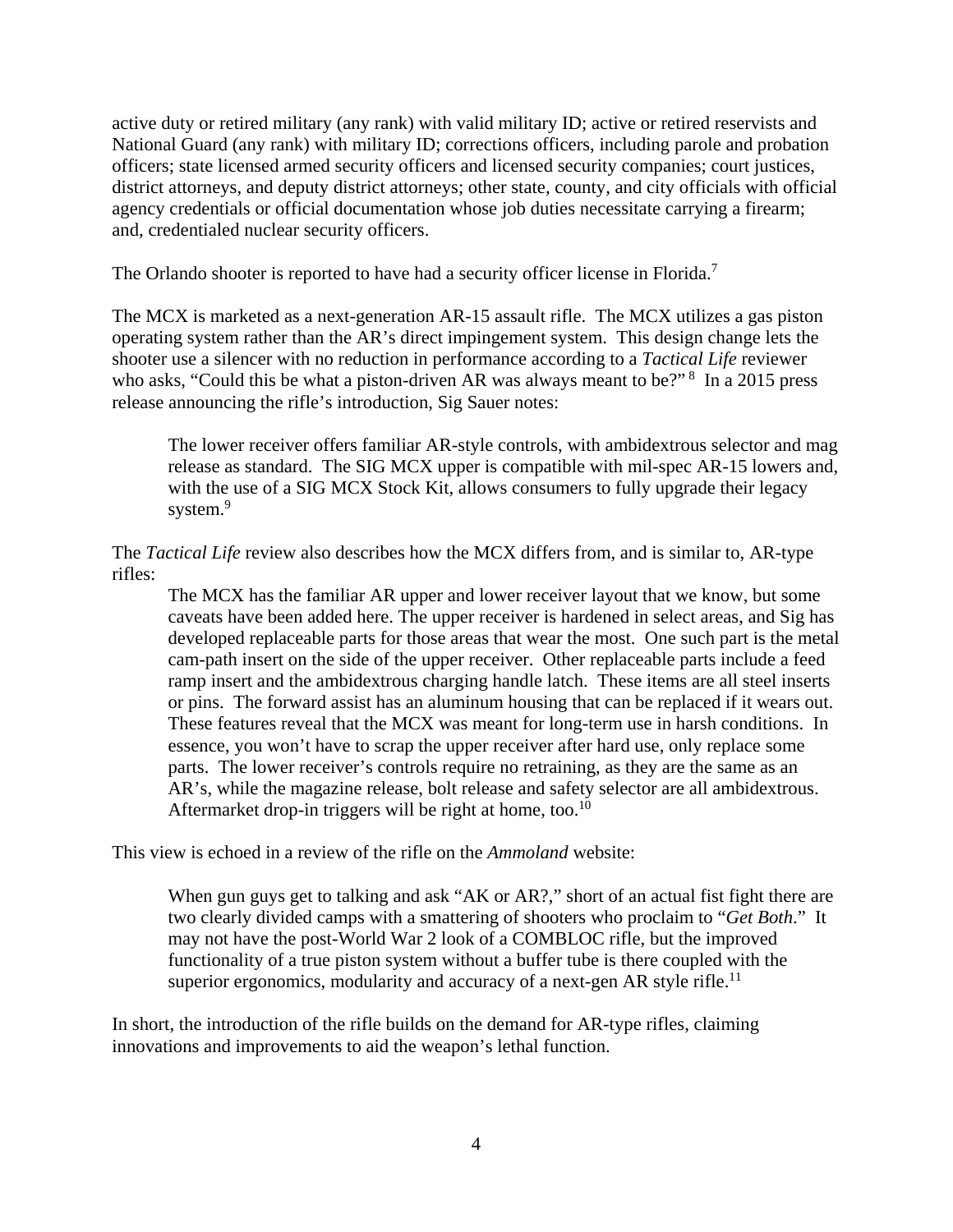## **Key Points About Assault Weapons**

**1. Semiautomatic assault weapons like Sig Sauer's MCX are civilian versions of military assault weapons.** Even though the gun industry prefers to call semiautomatic assault weapons "modern sporting rifles," there are no significant differences between them and military assault weapons.

**2. Military assault weapons are "machine guns."** That is, they are capable of fully automatic fire. A machine gun will continue to fire as long as the trigger is held down until the ammunition magazine is empty.

**3. Civilian assault weapons are** *not* **machine guns.** They are semiautomatic weapons. (Since 1986 federal law has banned the sale to civilians of new machine guns.) The trigger of a semiautomatic weapon must be pulled separately for each round fired. It is a mistake to call civilian assault weapons "automatic weapons" or "machine guns."

**4. This is a distinction without a difference in terms of killing power.** Civilian semiautomatic assault weapons incorporate all of the functional design features that make assault weapons so deadly. They are arguably more deadly than military versions, because most experts agree that semiautomatic fire is more accurate than automatic fire.

**5. The distinctive "look" of assault weapons is not cosmetic. It is the visual result of specific functional design decisions.** Military assault weapons were designed and developed for a specific military purpose—laying down a high volume of fire over a wide killing zone*.* 

**6. Civilian assault weapons keep the specific functional design features that make this antipersonnel function easy.** These functional features also distinguish assault weapons from traditional sporting guns.

**7. The most significant assault weapon functional design features are: (1) ability to accept a detachable high-capacity ammunition magazine, (2) a rear pistol or thumb-hole grip, and, (3) a forward grip or barrel shroud.** Taken together, these are the design features that make possible the deadly and indiscriminate "spray-firing" for which assault weapons are designed. None of them are features of true hunting or sporting guns.

**8. Although the gun lobby today argues that there is no such thing as civilian assault weapons, the industry, the National Rifle Association, and gun magazines enthusiastically described these civilian versions as "assault rifles," "assault pistols," and "military assault" weapons to boost civilian sales throughout the 1980s.** The industry and its allies only began to use the semantic argument that a "true" assault weapon is a machine gun after civilian assault weapons turned up in large numbers in the hands of drug traffickers, criminal gangs, mass murderers, and other dangerous criminals.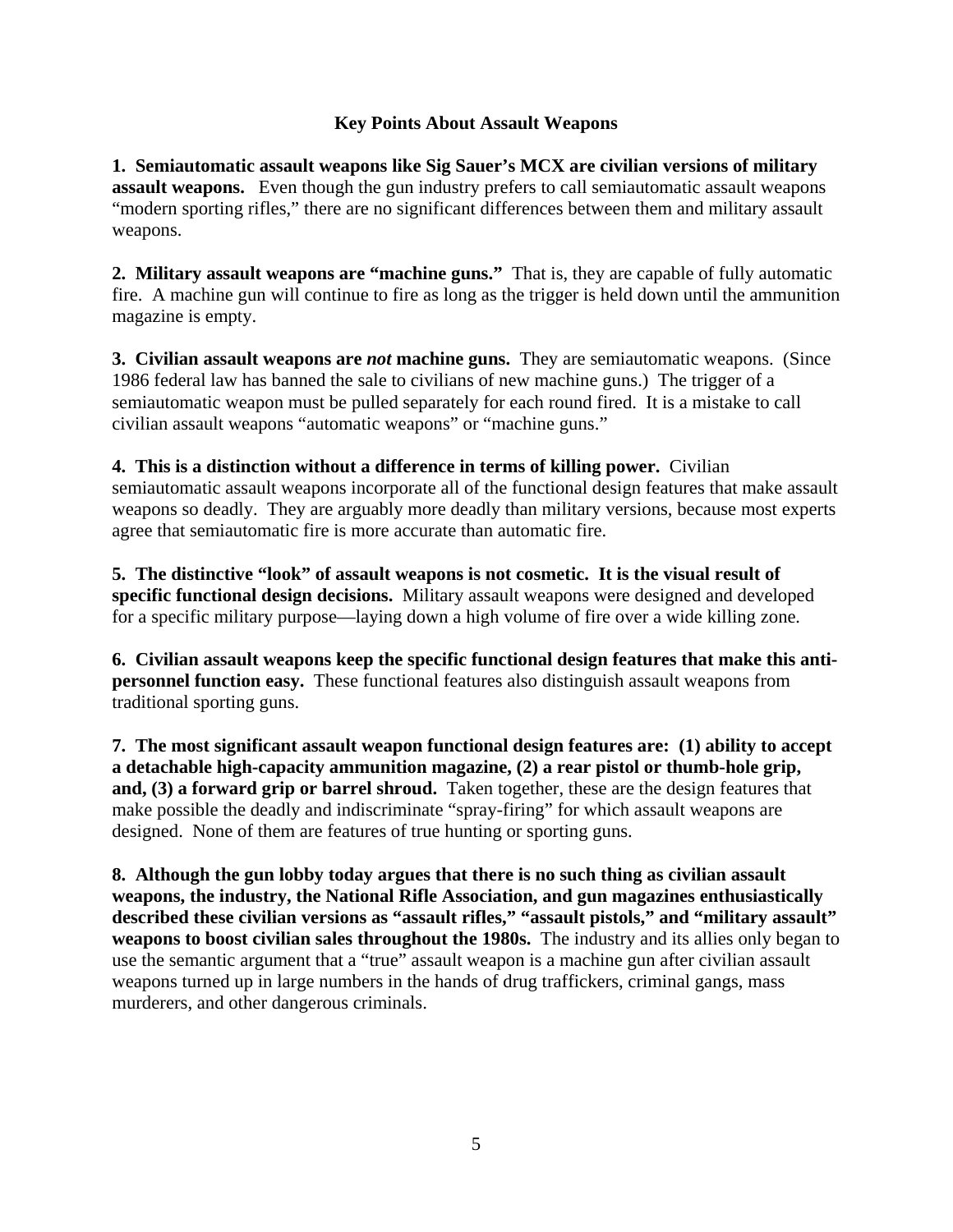#### **What Is a Semiautomatic Assault Weapon?**

Semiautomatic assault weapons are civilian versions of automatic military assault rifles (like the M-16 and AK-47) and automatic military assault pistols (like the UZI).

These guns look the same because they are virtually identical, save for one feature: military assault rifles are machine guns. A machine gun fires continuously as long as its trigger is held back—until it runs out of ammunition. Civilian assault rifles are *semi*-automatic weapons. The trigger of a semiautomatic weapon must be pulled back separately for each round fired.

Because federal law has banned the sale of new machine guns to civilians since 1986,<sup>12</sup> and heavily regulates sales to civilians of older model machine guns, there is virtually no civilian market for military assault weapons. The gun industry introduced semiautomatic versions of military assault weapons in order to create and exploit new civilian markets for these deadly weapons.

## **What's So Bad About Semiautomatic Assault Weapons?**

Assault weapons did not "just happen." They were developed to meet specific combat needs. All assault weapons—military and civilian alike—incorporate specific features that were designed to provide a specific military combat function. That military function is *laying down a high volume of fire over a wide killing zone*. Civilian assault weapons keep the specific design features that make this deadly spray-firing easy. These features also distinguish assault weapons from traditional sporting firearms.

The distinctive "look" of assault weapons is not merely "cosmetic," as the gun lobby often argues—the assault weapon's appearance is the result of the design of the gun following its function. A brief summary of how assault weapons came into being makes clear the reason for, and the nature of, their distinctive design features.

*The problem of trench warfare.* The roots of military assault weapons lie in the trench fighting of the First World War. The standard infantry weapon of that conflict was the long-range battle rifle. "Infantrymen in most armies were equipped with high-powered rifles: long, unwieldy, but accurate to ranges of 1,000 m (3,280 ft) or more. But a long weapon was a definite handicap in the close-quarter fighting of the trenches, and long-range capability was wasted when combat usually took place at ranges of tens of metres or less."13

*Submachine guns—the intermediate step*. When armies bogged down in the World War I trenches, weapons designers looked for ways to break the bloody stalemate. Among them was the submachine gun, designed to be a "compact, fast-firing, short-range weapon" for use in the trenches and by highly mobile storm troops in new tactical formations.14 According to the *Illustrated Book of Guns*, "A submachine gun (SMG) is a close-range, automatic weapon, firing pistol cartridges (e.g., 9mm Parabellum), and is compact, easy to carry, and light enough to be fired from either the shoulder or the hip."<sup>15</sup>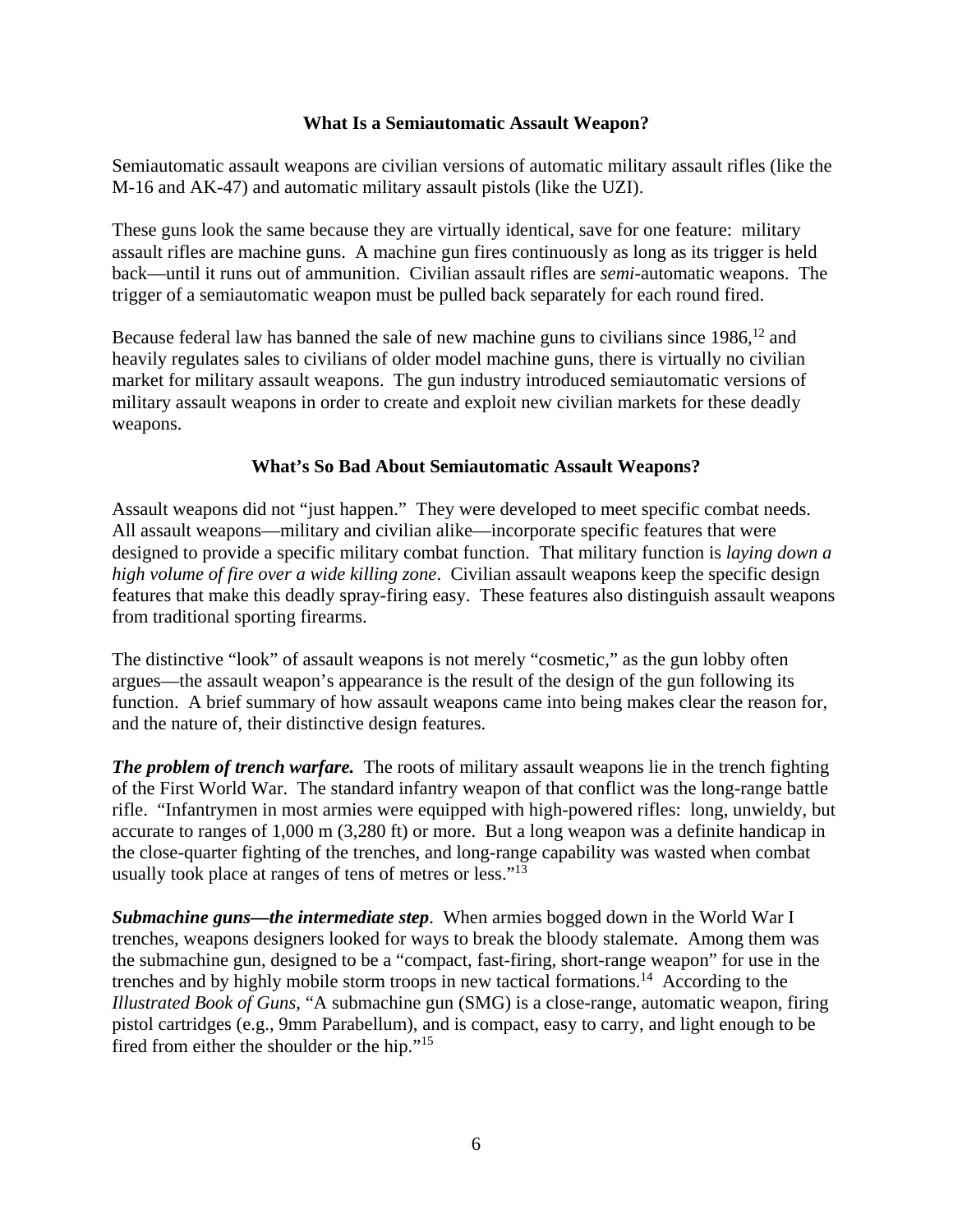*The final step—the first assault rifle.* The last step in the evolution of the military assault rifle came during the Second World War. It grew out of the German military's pre-war interest in "obtaining a relatively high-power intermediate or mid-range cartridge *and corresponding weapon* for infantry application."<sup>16</sup> (Emphasis added). German military thinkers realized that, "Since most infantry action took place at ranges under 400 meters, the long-range potential of the standard cartridge and service rifle were actually wasted."17 There were also logistical problems in supplying armies in the field with different kinds of rounds of ammunition: the larger rifle cartridges for the battle rifle and the smaller pistol cartridges for the submachine guns.<sup>18</sup> As one expert noted, "During their Operation Barbarossa (Russian) campaign and elsewhere, the Germans were continually reminded of the ever-increasing need for a rapid fire arm that was small enough to be convenient to hand carry, but at the same time possessed sufficient range and power to be adequate out to about 200 meters."<sup>19</sup>

The result of German research and development was the STG (*Sturmgewehr)* ("storm gun") 44, the "father of all assault rifles....After the war it was examined and dissected by almost every major gunmaking nation and led, in one way and another, to the present-day 5.56mm assault rifles." $^{20}$ 



*STG-44 on top, Sig Sauer MCX on bottom* 

*Deadly designs.* One thing leaps out from the pictures above: the remarkable similarity of the first assault rifle to the Sig Sauer MCX and other assault rifles currently being marketed by gunmakers. This family resemblance is not a coincidence. From the STG-44 "storm gun" to the MCX "true mission-adaptable weapon system," assault weapons have incorporated into their design *specific* features that enable shooters to spray a large number of bullets over a broad killing zone, without having to aim at each individual target. These features not only give assault weapons a distinctive appearance, they make it easy to simply point the gun while rapidly pulling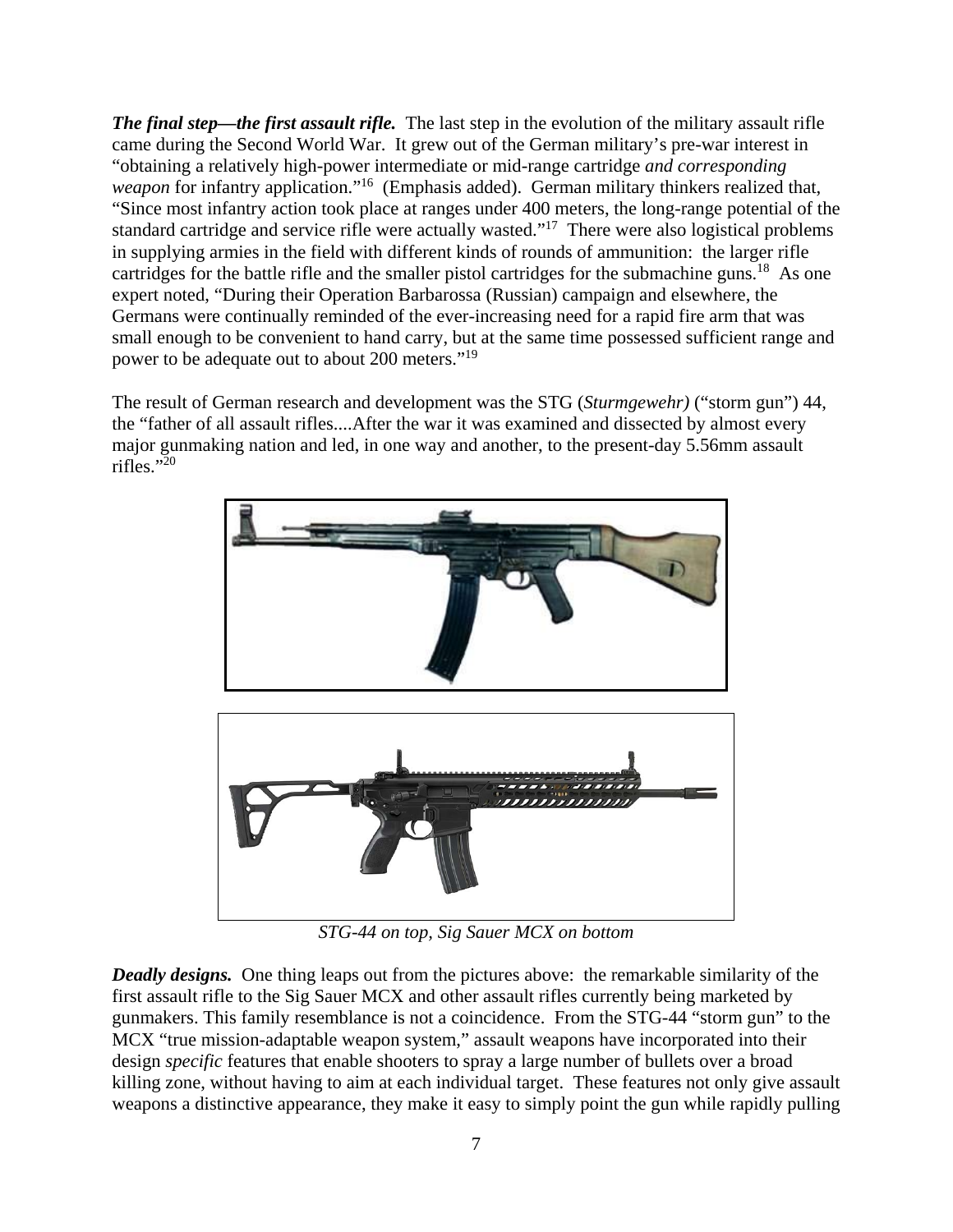the trigger—including firing from the hip, a procedure seldom used in hunting anything but human beings. The most important of these design features are:

- *"High-capacity" detachable ammunition magazines* that hold as many as 100 rounds of ammunition. "This allows the high volume of fire critical to the 'storm gun' concept."<sup>21</sup>
- *A rear pistol grip* (handle), including so-called "thumb-hole stocks" and magazines that function like pistol grips.
- *A forward grip or barrel shroud.* Forward grips (located under the barrel or the forward stock) "give a shooter greater control over a weapon during recoil."<sup>22</sup> Forward grips and barrel shrouds also make it possible to hold the gun with the non-trigger hand, even through the barrel gets extremely hot from firing multiple rounds.

These design features create the ability to quickly lay down a high volume of fire, making semiautomatic assault weapons a particularly dangerous addition to the civilian gun market. They explain why assault weapons are favored by terrorists, mass killers, and violent criminals, and they distinguish such weapons from true hunting and target guns.

Deliberate, aimed fire from the shoulder may be more accurate than the spray-firing for which assault weapons were designed. But mass murderers and other violent criminals drawn to assault weapons are not after marksmanship medals. They want to kill or maim as many people as possible in as short a time as possible—the exact job for which the semiautomatic assault weapon was designed.

*The National Shooting Sports Foundation's "Modern Sporting Rifle" Rebranding Campaign***.**  The National Rifle Association, the gun industry, the gun press, and other pro-gun "experts" today claim that there is no such thing as a civilian "assault weapon." They prefer to call them "tactical rifles" or "modern sporting rifles." But before these types of guns came under fire, these same experts enthusiastically described exactly these civilian versions as "assault rifles," "assault pistols," and "military assault" weapons as seen, in just one stark example, from the magazine covers on the next page.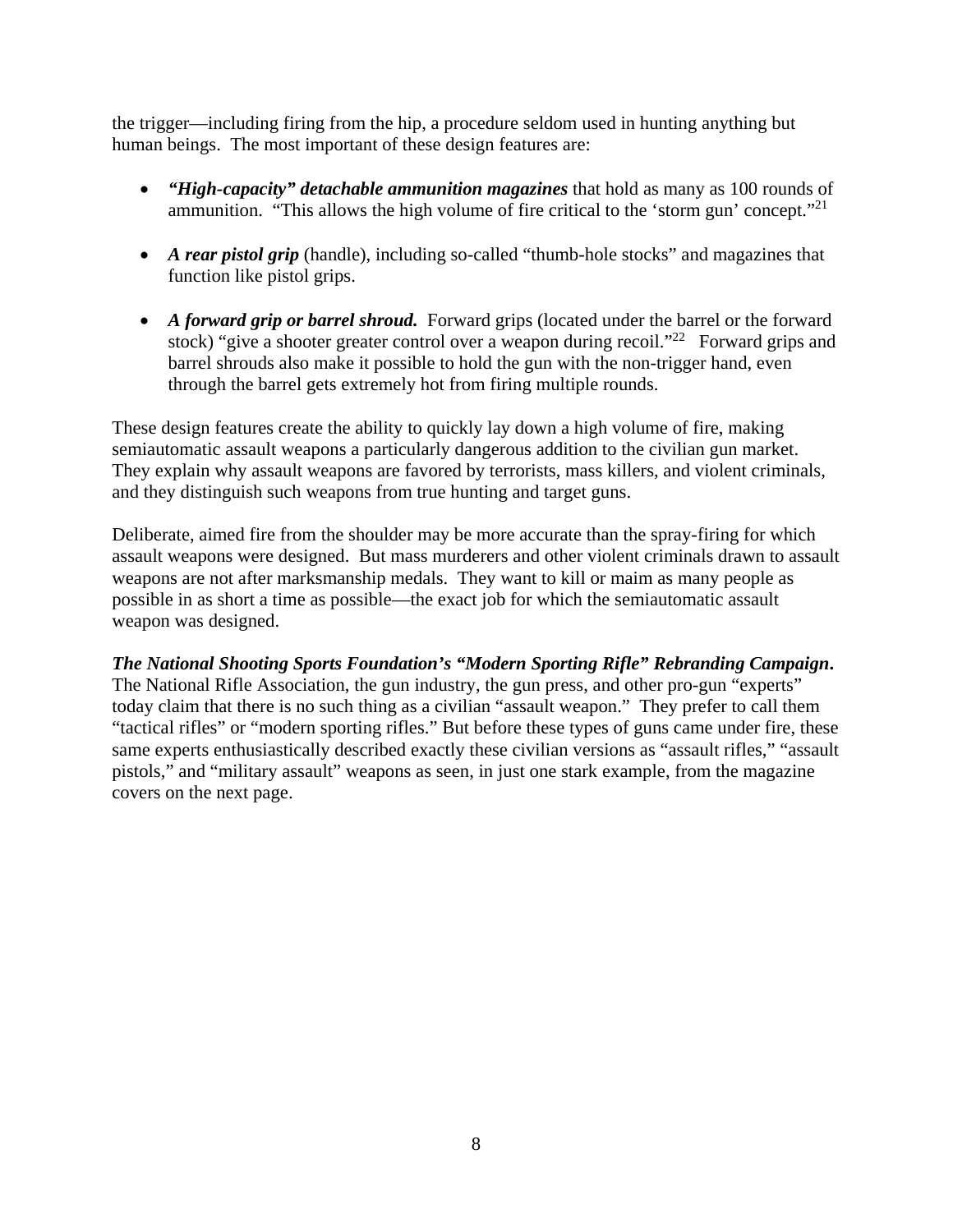

In November 2008, *The Shooting Wire* reported that the National Shooting Sports Foundation (NSSF)—"due to gun owners' concerns over President-elect Obama and possible legislation regulating the Second Amendment rights of Americans"— had placed on its website a "media resource...to help clear up much of the confusion and misinformation about so-called 'assault weapons.">23

This was the opening salvo in the industry's meretricious campaign to "rebrand" semiautomatic assault weapons as "modern sporting rifles." The point of the campaign—inspired by the pummeling the industry gets for selling killing machines—is apparently that semiautomatic assault rifles are really just another sporting gun, no different from an older generation of boltaction and low-capacity rifles.

But some within the gun industry's own ranks continue to call semiautomatic assault rifles what they are—*assault* rifles—and even write lurid prose promoting the worst features of these guns.

For example, the August 2010 edition of *Gun World* magazine heralded "Ruger's Mini-14 Tactical Rifle" as "'Combat Customized' From the Factory."24 Among other outbursts of naked candor in the enthusiastic article were the following—

 "Ruger's Mini-14 Tactical Rifle is a version of the well-established Mini-14 incorporating many of the assault rifle features that end users have being [sic] applying themselves for decades, this time straight from the factory."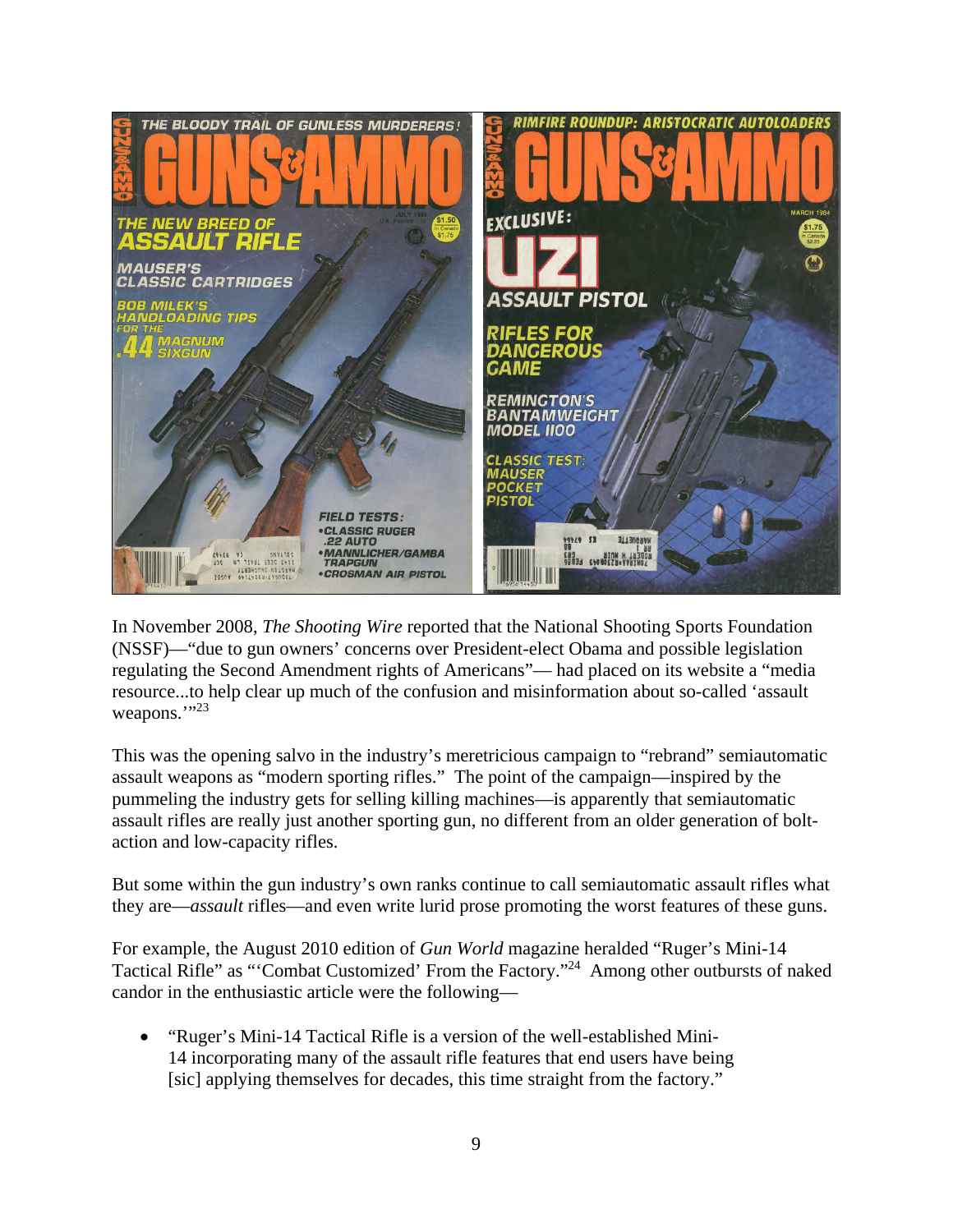"Being seen over the years as a sort of 'poor man's assault rifle' the Mini-14 has spawned a huge array of after-market parts that may be applied to make it more 'assault rifle-y.' Recently Sturm, Ruger & Co. finally decided to get into the act themselves by producing their Mini-14 Tactical Rifles."

More recently, in June 2016 on its Facebook page, assault weapon manufacturer FN America posted a picture of one of its assault rifles with the heading, "The closest you can get without having to enlist." It was followed by the hash tags #battleproven, #fn15, #m4, and #militarycollectorseries. In reaction to the post, one commenter wrote:

For cryin' out loud, FN! We're arguing that these rifles are Modern Sporting Rifles and not "military assault weapons" and here you are advertizing [sic] that they are. Get with the flippin' program, FN, and help us keep our Rights.

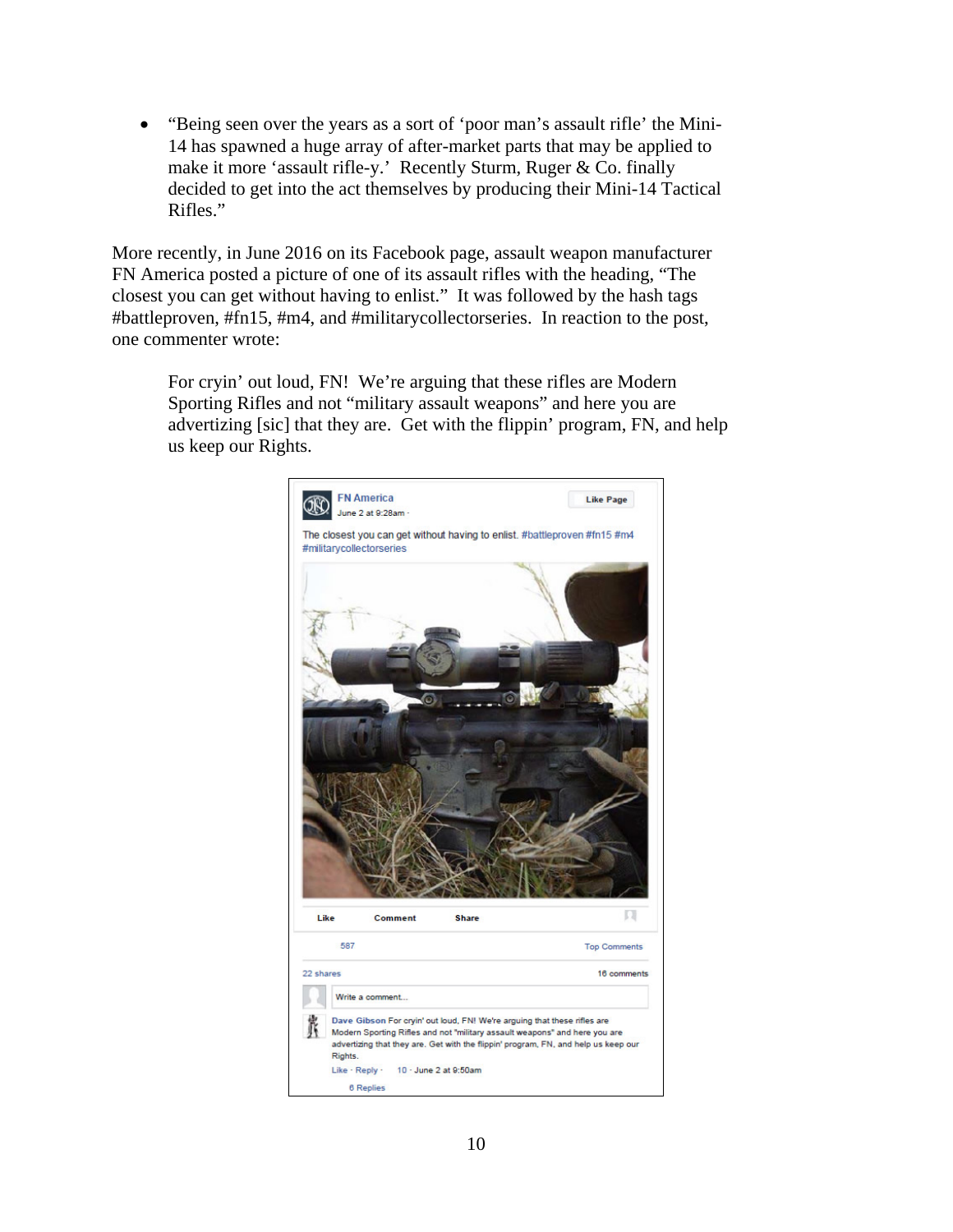These spasms of candor are typical of the "wink and nod" game that the gun industry plays when it talks to itself and to its hard-core consumers.

But, call them what you will—"black rifles," "tactical rifles," or "modern sporting rifles" military-style semiautomatic assault weapons are, plain and simply, killing machines.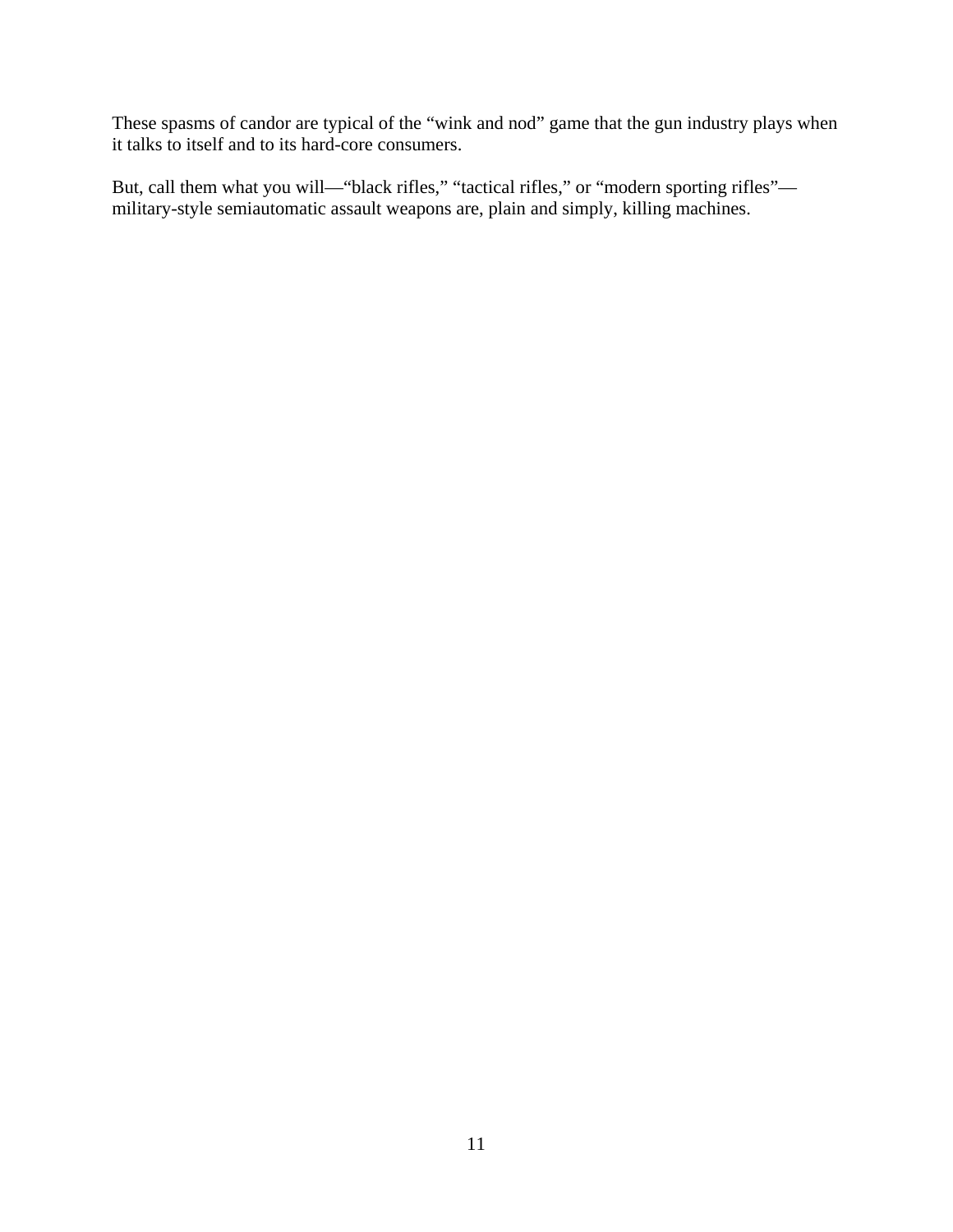## **Endnotes**

<sup>1</sup> "Orlando Shooting: What We Know and Don't Know," The New York Times, June 12, 2016 (http://www.nytimes.com/2016/06/13/us/orlando-shooting-what-we-know-and-dont-know.html).

<sup>2</sup> "Orlando Shooter Bought Weapons at Nearby Gun Shop," *abcnews.go.com*, June 13, 2016 (http://abcnews.go.com/US/orlando-shooter-bought-weapons-nearby-gunshop/story?id=39817471).

3 "Gun Test: SIG Sauer MCX," *Daily Caller*, November 2, 2015 (http://dailycaller.com/2015/11/02/gun-test-sig-sauer-mcx/#ixzz4BZufVtdw).

<sup>4</sup> "SIG SAUER Unveils the Next Evolution in Rifle Technology: The SIG MCX," Sig Sauer press release, *Soldier Systems* (http://soldiersystems.net/2015/01/12/sig-sauer-unveils-nextevolution-rifle-technology-sig-mcx/).

5 "Video: SIG Sauer MCX," *American Rifleman*, January 31, 2016 (https://www.americanrifleman.org/articles/2016/1/31/video-sig-sauer-mcx/).

6 See https://www.nranews.com/series/defending-our-america.

7 "Omar Mateen Probed for Terror Ties but Legally Purchased Weapons," *nbcnews.com*, June 13, 2016 (http://www.nbcnews.com/storyline/orlando-nightclub-massacre/omar-mateen-probedterror-ties-legally-purchased-weapons-n590836).

8 "Sig Sauer's MCX Rifle: An Elite Modular Weapons System," *Tactical-Life*, Jun 30, 2015 (http://www.tactical-life.com/firearms/review-sig-sauer-mcx/#mcx-twa15-lead).

<sup>9</sup> "SIG SAUER Unveils the Next Evolution in Rifle Technology: The SIG MCX," Sig Sauer press release, *Soldier Systems* (http://soldiersystems.net/2015/01/12/sig-sauer-unveils-nextevolution-rifle-technology-sig-mcx/).

10 "Sig Sauer's MCX Rifle: An Elite Modular Weapons System," *Tactical-Life*, Jun 30, 2015 (http://www.tactical-life.com/firearms/review-sig-sauer-mcx/#mcx-twa15-lead).

11 "SIG SAUER MCX Rifle Review," *Ammoland.com*, February 11, 2016 (http://www.ammoland.com/2016/02/sig-sauer-mcx-rifle-review/#axzz4BefmgSgX).

12 See, 18 U.S. Code, Section 922(o).

 $\overline{a}$ 

13 Chris Bishop (ed.), *Guns in Combat* (Edison, N.J.: Chartwell Books, 1998): 37.

14 Ian V. Hogg, *Submachine Guns* (Pennsylvania: Stackpole Books, 2001): 7.

15 David Miller (ed.), *The Illustrated Book of Guns* (London: Salamander Books Ltd., 2000): 232.